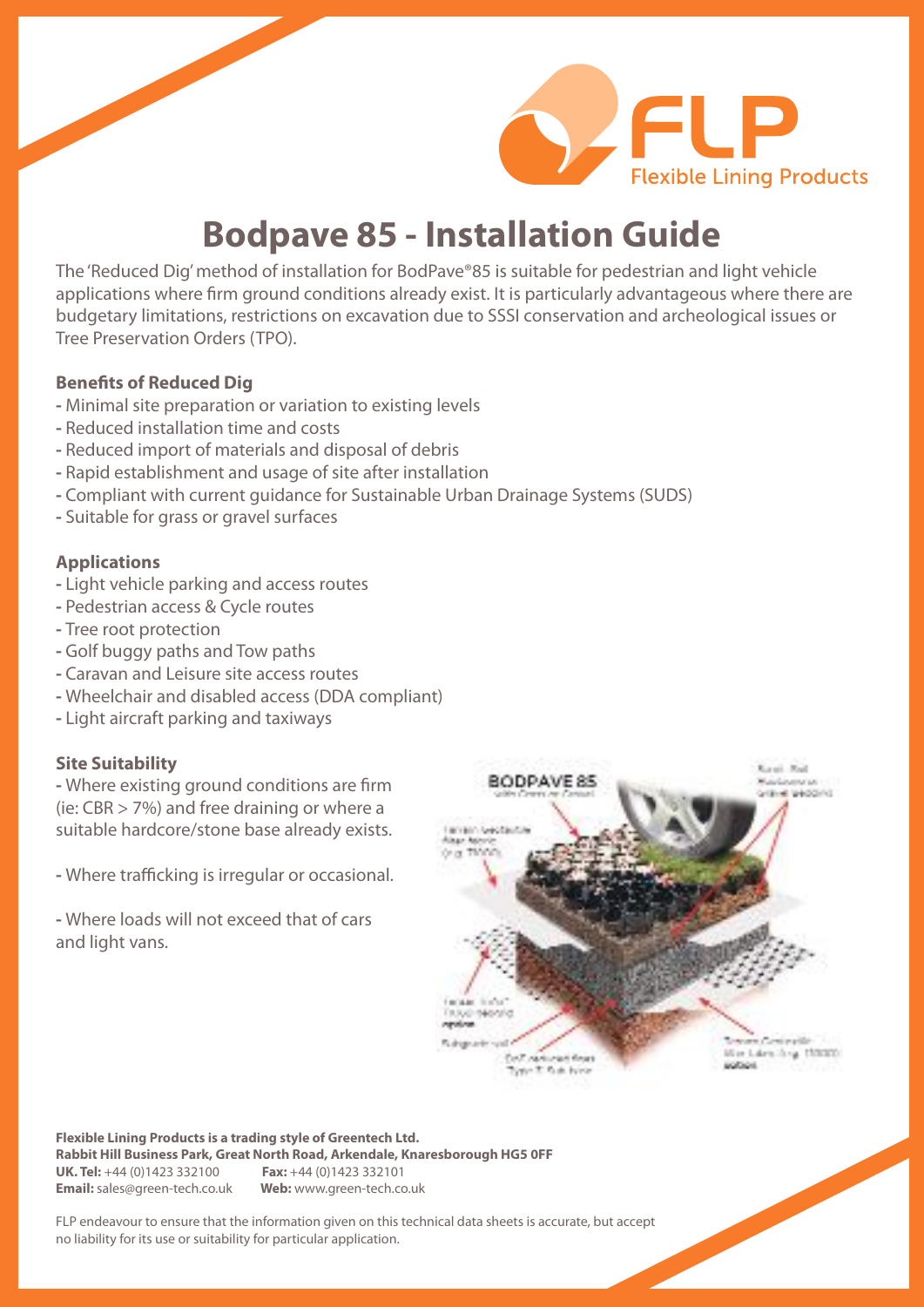

## **Paving Grid Specification**

| <b>Description</b>             | <b>Data</b>                                                       |
|--------------------------------|-------------------------------------------------------------------|
|                                |                                                                   |
| Product                        | BodPave®85                                                        |
| Material                       | 100% recycled polyethylene                                        |
| Colour options                 | <b>Black, Green &amp; Natural</b>                                 |
| Paver dimensions               | 500mm x 500mm x 50mm + 35mm ground spike                          |
| <b>Installed Paver size</b>    | 500mm x 500mm (4 grids per m2)                                    |
| Nominal internal cell size     | Castellated 67mm Plaque & 46mm Round Shaped                       |
| <b>Structure Type</b>          | Rigid-walled, flexible semi-closed cell combination               |
| Cell wall thickness            | $2.5$ mm – 4.4mm                                                  |
| Weight (Nominal)               | 1.56 kg/paver - (6.24kg/m2)                                       |
| Load bearing capacity (filled) | $<$ 400 tonnes/m2 $*$                                             |
| Crush Resistance (unfilled)    | $<$ 250 tonnes/m2 $*$                                             |
| Basal support & Anti-Shear     | Integral 35mm long Cross & T section ground spikes (18 per paver) |
| Open cell %                    | Top 92% / Base 75%                                                |
| Connection type                | Overlapping Edge Loop & Cell connection                           |
| <b>Interlock Mechanism</b>     | Integral self locking Snap-Fit Clips                              |
| Chemical resistance            | <b>Excellent</b>                                                  |
| UV resistance                  | High                                                              |
| <b>Toxicity</b>                | Non Toxic                                                         |
|                                |                                                                   |

\* Research carried out by Sheffield University Department of Mechanical Engineering

## **Installation Guide**

After confirming that the ground conditions are suitably firm and free-draining for this type of'reduced dig' application, one of the following methods of installation should be followed.

## **Grassed Surfaces**

**1.** Cut the grass very close to the surface or where specified remove the turf/topsoil to a depth of <100mm according to local levels. Dispose of all debris. Level the formation layer, lightly consolidate & install drains as specified.

**2.** Install edge retention as specified: Either tanalised timber boards, concrete, steel or plastic kerbs as appropriate.

**3.** Place a layer of Tensar TriAx<sup>™</sup> TX160 geogrid on the formation layer and ensure it is flat to the surface by pinning as required. Note: An optional geotextile fabric layer (BGT100) can be placed onto the formation prior to the Tensar TriAx™ TX160 geogrid installation, to prevent migration/contamination. **4.** Place a 35 - 50mm thick bedding layer of 10 -20mm diameter angular gravel / aggregate evenly over the geogrid. The geogrid must not be allowed to become exposed above the gravel / aggregate layer.

**Flexible Lining Products is a trading style of Greentech Ltd. Rabbit Hill Business Park, Great North Road, Arkendale, Knaresborough HG5 0FF UK. Tel:** +44 (0)1423 332100 **Fax:** +44 (0)1423 332101 **Email:** sales@green-tech.co.uk **Web:** www.green-tech.co.uk

FLP endeavour to ensure that the information given on this technical data sheets is accurate, but accept no liability for its use or suitability for particular application.